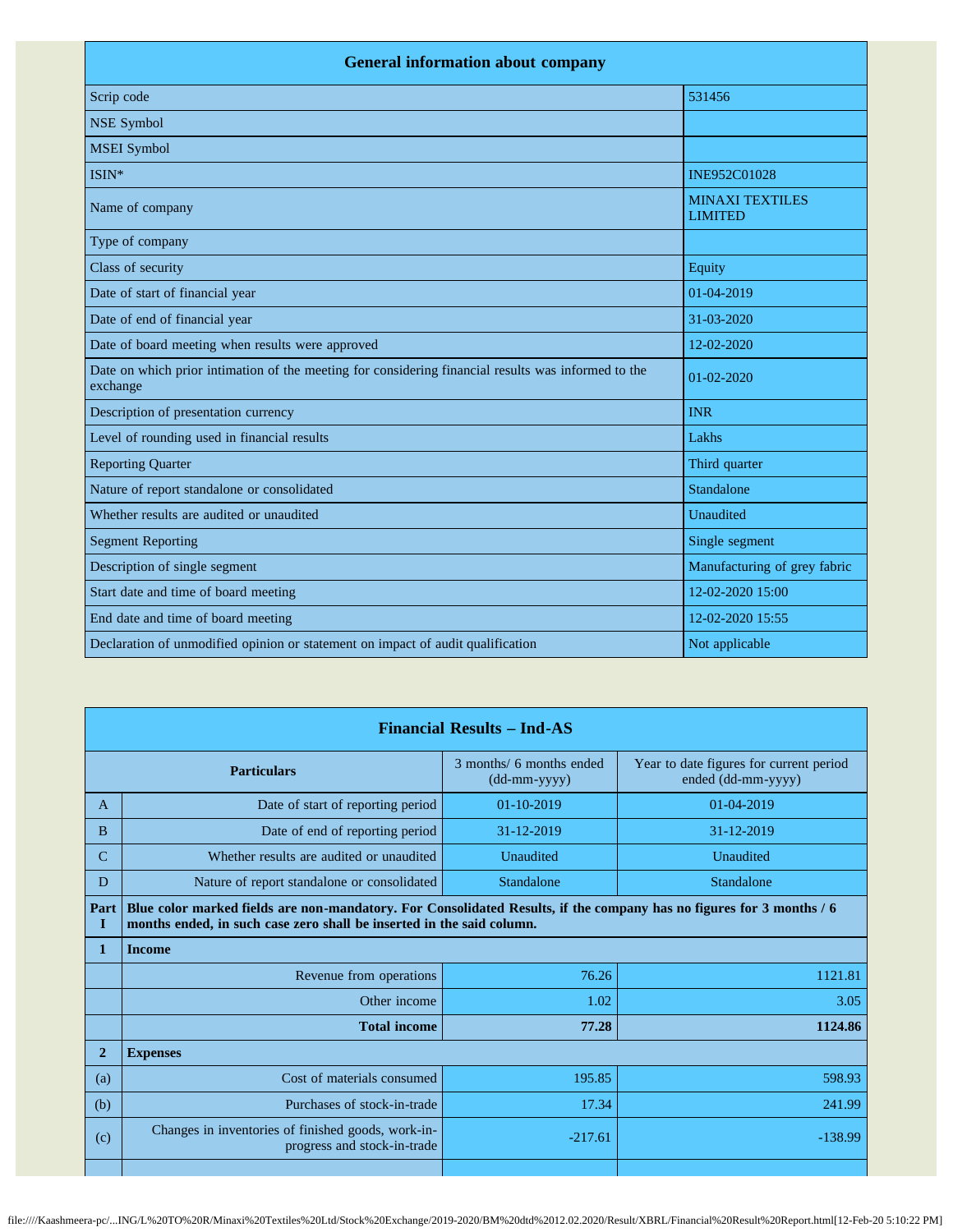| (d) | Employee benefit expense                         | 19.49 | 85.02   |
|-----|--------------------------------------------------|-------|---------|
| (e) | Finance costs                                    | 50.23 | 165.01  |
| (f) | Depreciation, depletion and amortisation expense | 44.89 | 134.67  |
| (f) | <b>Other Expenses</b>                            |       |         |
|     | Other Expenses                                   | 31.71 | 215.06  |
| 10  |                                                  |       |         |
|     | <b>Total other expenses</b>                      | 31.71 | 215.06  |
|     | <b>Total expenses</b>                            | 141.9 | 1301.69 |

|                | <b>Financial Results - Ind-AS</b>                                                                                                                                                             |                                          |                                                               |
|----------------|-----------------------------------------------------------------------------------------------------------------------------------------------------------------------------------------------|------------------------------------------|---------------------------------------------------------------|
|                | <b>Particulars</b>                                                                                                                                                                            | 3 months/ 6 months<br>ended (dd-mm-yyyy) | Year to date figures for current<br>period ended (dd-mm-yyyy) |
| A              | Date of start of reporting period                                                                                                                                                             | 01-10-2019                               | 01-04-2019                                                    |
| B              | Date of end of reporting period                                                                                                                                                               | 31-12-2019                               | 31-12-2019                                                    |
| $\mathcal{C}$  | Whether results are audited or unaudited                                                                                                                                                      | Unaudited                                | Unaudited                                                     |
| D              | Nature of report standalone or consolidated                                                                                                                                                   | Standalone                               | Standalone                                                    |
| Part<br>I      | Blue color marked fields are non-mandatory. For Consolidated Results, if the company has no figures for 3 months / 6<br>months ended, in such case zero shall be inserted in the said column. |                                          |                                                               |
| 3              | Total profit before exceptional items and tax                                                                                                                                                 | $-64.62$                                 | $-176.83$                                                     |
| $\overline{4}$ | <b>Exceptional</b> items                                                                                                                                                                      | 0                                        | $\Omega$                                                      |
| 5              | Total profit before tax                                                                                                                                                                       | $-64.62$                                 | $-176.83$                                                     |
| 7              | <b>Tax expense</b>                                                                                                                                                                            |                                          |                                                               |
| 8              | Current tax                                                                                                                                                                                   | 0.61                                     | 0.61                                                          |
| 9              | Deferred tax                                                                                                                                                                                  | $-14.17$                                 | $-50.04$                                                      |
| 10             | <b>Total tax expenses</b>                                                                                                                                                                     | $-13.56$                                 | $-49.43$                                                      |
| 11             | Net movement in regulatory deferral account balances related to<br>profit or loss and the related deferred tax movement                                                                       | $\overline{0}$                           | $\overline{0}$                                                |
| 14             | Net Profit Loss for the period from continuing operations                                                                                                                                     | $-51.06$                                 | $-127.4$                                                      |
| 15             | Profit (loss) from discontinued operations before tax                                                                                                                                         | $\overline{0}$                           | $\overline{0}$                                                |
| 16             | Tax expense of discontinued operations                                                                                                                                                        | $\overline{0}$                           | $\overline{0}$                                                |
| 17             | Net profit (loss) from discontinued operation after tax                                                                                                                                       | $\overline{0}$                           | $\Omega$                                                      |
| 19             | Share of profit (loss) of associates and joint ventures accounted for<br>using equity method                                                                                                  | $\overline{0}$                           | $\overline{0}$                                                |
| 21             | Total profit (loss) for period                                                                                                                                                                | $-51.06$                                 | $-127.4$                                                      |

|                    | <b>Financial Results – Ind-AS</b>                                         |                                           |                                                               |  |  |
|--------------------|---------------------------------------------------------------------------|-------------------------------------------|---------------------------------------------------------------|--|--|
| <b>Particulars</b> |                                                                           | 3 months/ 6 month ended<br>$(dd-mm-yyyy)$ | Year to date figures for current period<br>ended (dd-mm-yyyy) |  |  |
| A                  | Date of start of reporting period                                         | $01-10-2019$                              | $01-04-2019$                                                  |  |  |
| B                  | Date of end of reporting period                                           | 31-12-2019                                | 31-12-2019                                                    |  |  |
| $\overline{C}$     | Whether results are audited or unaudited                                  | Unaudited                                 | Unaudited                                                     |  |  |
| D                  | Nature of report standalone or consolidated                               | Standalone                                | <b>Standalone</b>                                             |  |  |
|                    | <b>Other comprehensive income [Abstract]</b>                              |                                           |                                                               |  |  |
|                    | Amount of items that will not be reclassified to profit and loss          |                                           |                                                               |  |  |
|                    | Total Amount of items that will not be reclassified<br>to profit and loss |                                           |                                                               |  |  |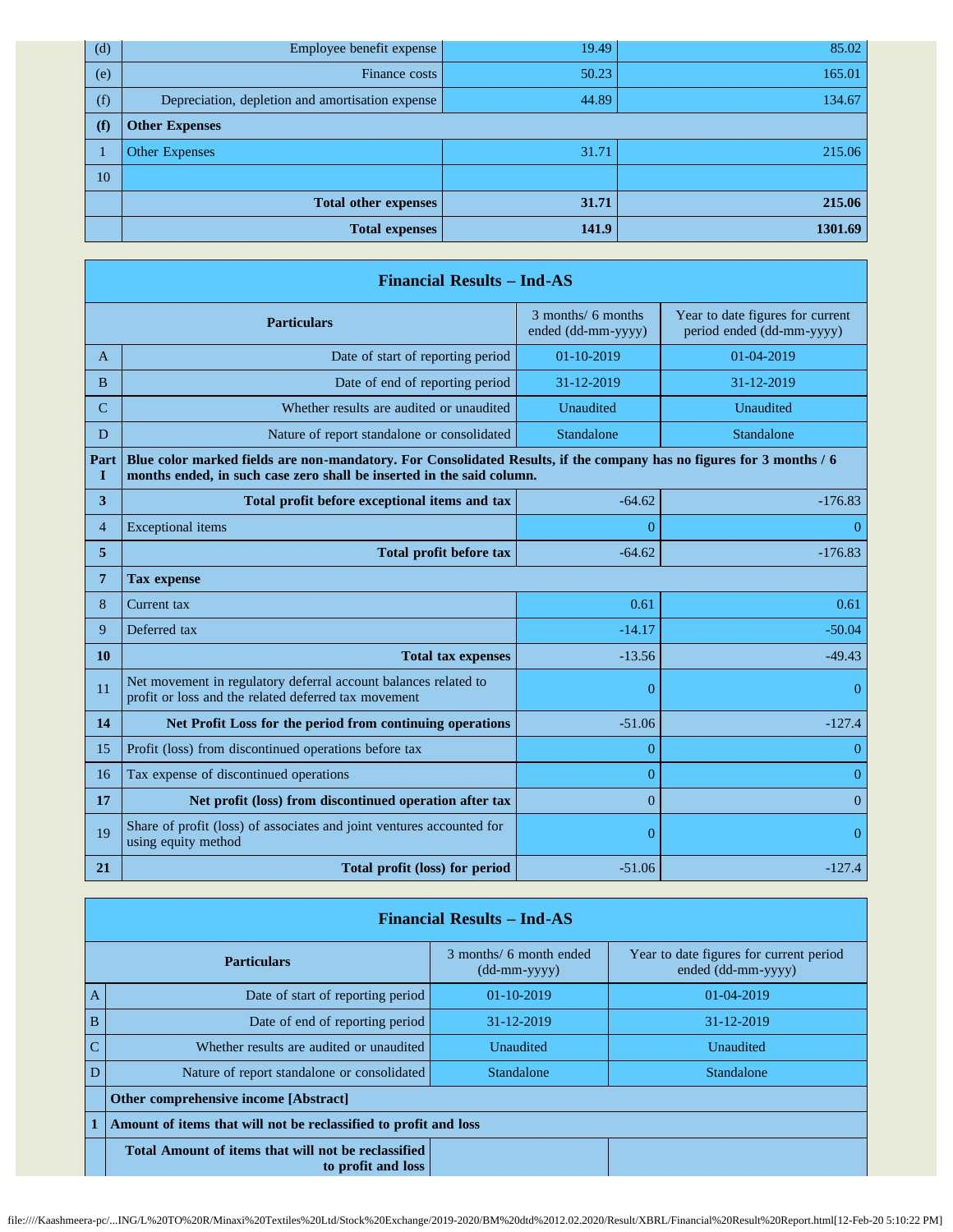| Income tax relating to items that will not be<br>reclassified to profit or loss | $-0.7$ | $-2.08$ |
|---------------------------------------------------------------------------------|--------|---------|
| Amount of items that will be reclassified to profit and loss                    |        |         |
| Total Amount of items that will be reclassified to<br>profit and loss           |        |         |
| Income tax relating to items that will be reclassified<br>to profit or loss     |        |         |
| <b>Total Other comprehensive income</b>                                         | 0.7    | 2.08    |

|              | <b>Financial Results - Ind-AS</b>                                                                                                                                                             |                                          |                                                               |
|--------------|-----------------------------------------------------------------------------------------------------------------------------------------------------------------------------------------------|------------------------------------------|---------------------------------------------------------------|
|              | <b>Particulars</b>                                                                                                                                                                            | 3 months/ 6 months<br>ended (dd-mm-yyyy) | Year to date figures for current<br>period ended (dd-mm-yyyy) |
| A            | Date of start of reporting period                                                                                                                                                             | 01-10-2019                               | 01-04-2019                                                    |
| B            | Date of end of reporting period                                                                                                                                                               | 31-12-2019                               | 31-12-2019                                                    |
| $\mathbf C$  | Whether results are audited or unaudited                                                                                                                                                      | Unaudited                                | Unaudited                                                     |
| D            | Nature of report standalone or consolidated                                                                                                                                                   | Standalone                               | Standalone                                                    |
| Part<br>I.   | Blue color marked fields are non-mandatory. For Consolidated Results, if the company has no figures for 3 months / 6<br>months ended, in such case zero shall be inserted in the said column. |                                          |                                                               |
| 23           | <b>Total Comprehensive Income for the period</b>                                                                                                                                              | $-50.36$                                 | $-125.32$                                                     |
| 24           | Total profit or loss, attributable to                                                                                                                                                         |                                          |                                                               |
|              | Profit or loss, attributable to owners of parent                                                                                                                                              |                                          |                                                               |
|              | Total profit or loss, attributable to non-controlling interests                                                                                                                               |                                          |                                                               |
| 25           | Total Comprehensive income for the period attributable to                                                                                                                                     |                                          |                                                               |
|              | Comprehensive income for the period attributable to owners of<br>parent                                                                                                                       | $\overline{0}$                           | $\mathbf{0}$                                                  |
|              | Total comprehensive income for the period attributable to<br>owners of parent non-controlling interests                                                                                       | $\overline{0}$                           | $\mathbf{0}$                                                  |
| 26           | Details of equity share capital                                                                                                                                                               |                                          |                                                               |
|              | Paid-up equity share capital                                                                                                                                                                  | 494.16                                   | 494.16                                                        |
|              | Face value of equity share capital                                                                                                                                                            | 1                                        | -1                                                            |
| 27           | <b>Details of debt securities</b>                                                                                                                                                             |                                          |                                                               |
| 28           | Reserves excluding revaluation reserve                                                                                                                                                        |                                          |                                                               |
| 29           | <b>Earnings per share</b>                                                                                                                                                                     |                                          |                                                               |
| $\mathbf{i}$ | Earnings per equity share for continuing operations                                                                                                                                           |                                          |                                                               |
|              | Basic earnings (loss) per share from continuing operations                                                                                                                                    | $-0.1$                                   | $-0.26$                                                       |
|              | Diluted earnings (loss) per share from continuing operations                                                                                                                                  | $-0.1$                                   | $-0.26$                                                       |
| ii.          | Earnings per equity share for discontinued operations                                                                                                                                         |                                          |                                                               |
|              | Basic earnings (loss) per share from discontinued operations                                                                                                                                  | $\boldsymbol{0}$                         | $\boldsymbol{0}$                                              |
|              | Diluted earnings (loss) per share from discontinued operations                                                                                                                                | $\theta$                                 | $\theta$                                                      |
| ii           | Earnings per equity share                                                                                                                                                                     |                                          |                                                               |
|              | Basic earnings (loss) per share from continuing and<br>discontinued operations                                                                                                                | $-0.1$                                   | $-0.26$                                                       |
|              | Diluted earnings (loss) per share from continuing and<br>discontinued operations                                                                                                              | $-0.1$                                   | $-0.26$                                                       |
| 30           | Debt equity ratio                                                                                                                                                                             |                                          |                                                               |
| 31           | Debt service coverage ratio                                                                                                                                                                   |                                          |                                                               |
| 32           | Interest service coverage ratio                                                                                                                                                               |                                          |                                                               |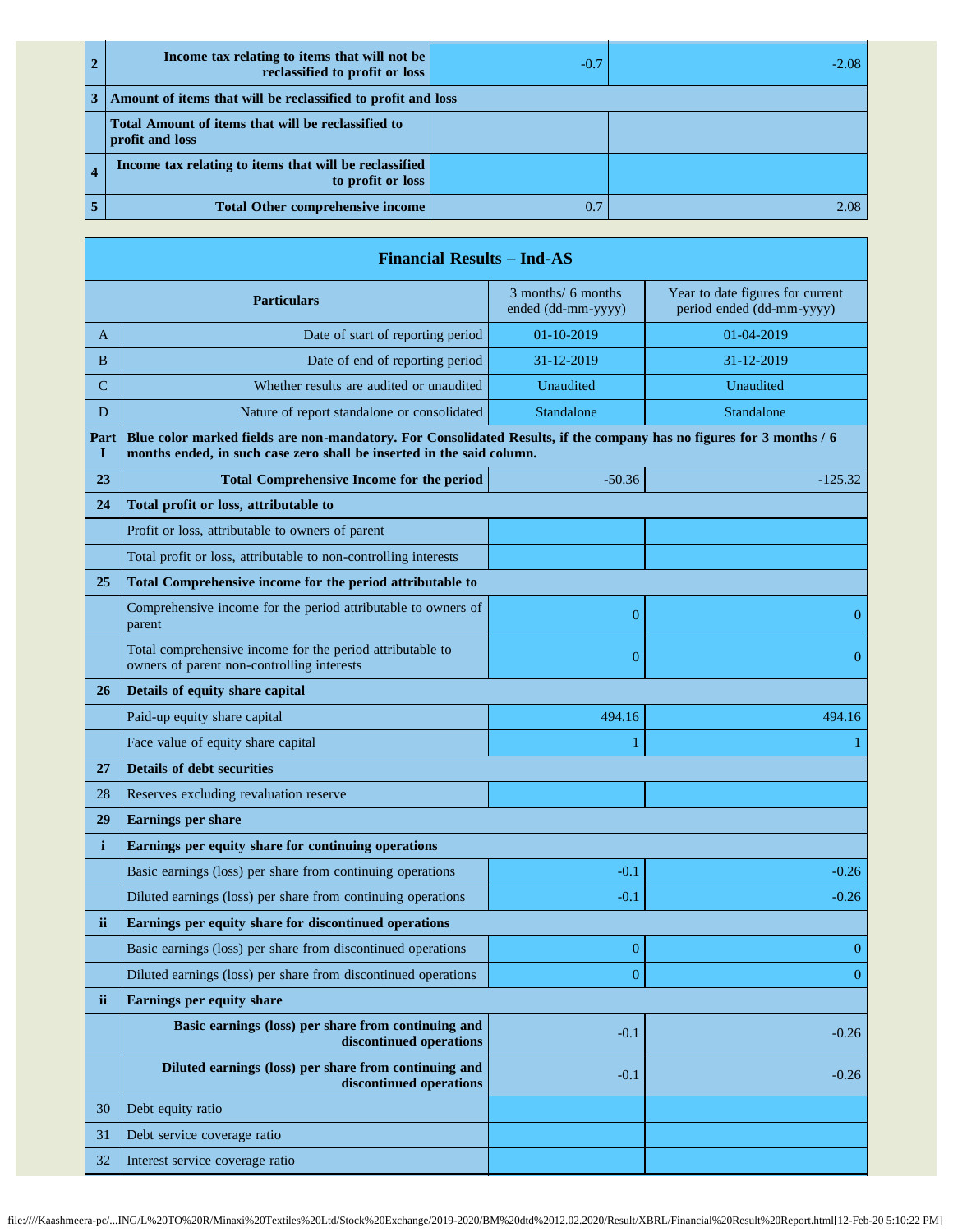| <b>Text Block</b>      |                                                                                                                                                                                                                                                                                                                                                                                                                                                                                                                                                                                                                                                                                                                                                                                                                                                                                                                                                                                                                                                                                                                                                                   |  |
|------------------------|-------------------------------------------------------------------------------------------------------------------------------------------------------------------------------------------------------------------------------------------------------------------------------------------------------------------------------------------------------------------------------------------------------------------------------------------------------------------------------------------------------------------------------------------------------------------------------------------------------------------------------------------------------------------------------------------------------------------------------------------------------------------------------------------------------------------------------------------------------------------------------------------------------------------------------------------------------------------------------------------------------------------------------------------------------------------------------------------------------------------------------------------------------------------|--|
| Textual Information(1) | 1. The above Unaudited Financial results for the quarter and nine months ended on 31st December,<br>$2019$ were<br>reviewed by the Audit Committee and have been approved by the Board of Directors at its Meeting<br>held on<br>12/02/2020. The Statutory Auditors of the Company have carried out Limited Review of the<br>Statement, While<br>placing this financial results before the Board, the Managing Director and the Whole Time Director has<br>issued<br>certificate as required under Regulation 33(2)(a) of the SEBI(LODR) Regulations, 2015. As the Chief<br>Financial<br>Officer is out of the country, this certificate is issued by the Whole Time Director and Managing<br>Director of the<br>company.<br>2. The financial results have been prepared in accordance with the Companies (Indian Accounting<br>Standards)<br>Rules, 2015 (IND AS) prescribed under Section 133 of the Companies Act, 2013 and other accounting<br>principles generally accepted in india.<br>3. The company is engaged in single segment of business i.e. Textiles and hence only one reportable<br>operating<br>segment as per Ind AS 108 - Operating Segments. |  |
|                        | 4. The figure for the quarter/corresponding previous quarter have been regrouped and/or rearranged<br>wherever considered necessary.                                                                                                                                                                                                                                                                                                                                                                                                                                                                                                                                                                                                                                                                                                                                                                                                                                                                                                                                                                                                                              |  |

## **Format for Reporting Segmenet wise Revenue, Results and Capital Employed along with the company**

|                | results                                                                |                                          |                                                                 |  |
|----------------|------------------------------------------------------------------------|------------------------------------------|-----------------------------------------------------------------|--|
|                | <b>Particulars</b>                                                     | 3 months/ 6 month ended (dd-<br>mm-yyyy) | Year to date figures for current period ended<br>$(dd-mm-yyyy)$ |  |
|                | Date of start of reporting period                                      | $01-10-2019$                             | 01-04-2019                                                      |  |
|                | Date of end of reporting period                                        | 31-12-2019                               | 31-12-2019                                                      |  |
|                | Whether accounts are audited or unaudited                              |                                          |                                                                 |  |
|                | Nature of report standalone or consolidated                            | Standalone                               | Standalone                                                      |  |
| 1              | <b>Segment Revenue (Income)</b>                                        |                                          |                                                                 |  |
|                | (net sale/income from each segment should be disclosed)                |                                          |                                                                 |  |
|                | <b>Total Segment Revenue</b>                                           |                                          |                                                                 |  |
|                | Less: Inter segment revenue                                            |                                          |                                                                 |  |
|                | <b>Revenue from operations</b>                                         |                                          |                                                                 |  |
| $\overline{2}$ | <b>Segment Result</b>                                                  |                                          |                                                                 |  |
|                | Profit $(+)$ / Loss $(-)$ before tax and interest from each segment    |                                          |                                                                 |  |
|                | <b>Total Profit before tax</b>                                         |                                          |                                                                 |  |
|                | <i>i.</i> Finance cost                                                 |                                          |                                                                 |  |
|                | ii. Other Unallocable Expenditure net off<br><b>Unallocable income</b> |                                          |                                                                 |  |
|                | Profit before tax                                                      |                                          |                                                                 |  |
| 3              | (Segment Asset - Segment Liabilities)                                  |                                          |                                                                 |  |
|                | <b>Segment Asset</b>                                                   |                                          |                                                                 |  |
|                | <b>Total Segment Asset</b>                                             |                                          |                                                                 |  |
|                | <b>Un-allocable Assets</b>                                             |                                          |                                                                 |  |
|                |                                                                        |                                          |                                                                 |  |